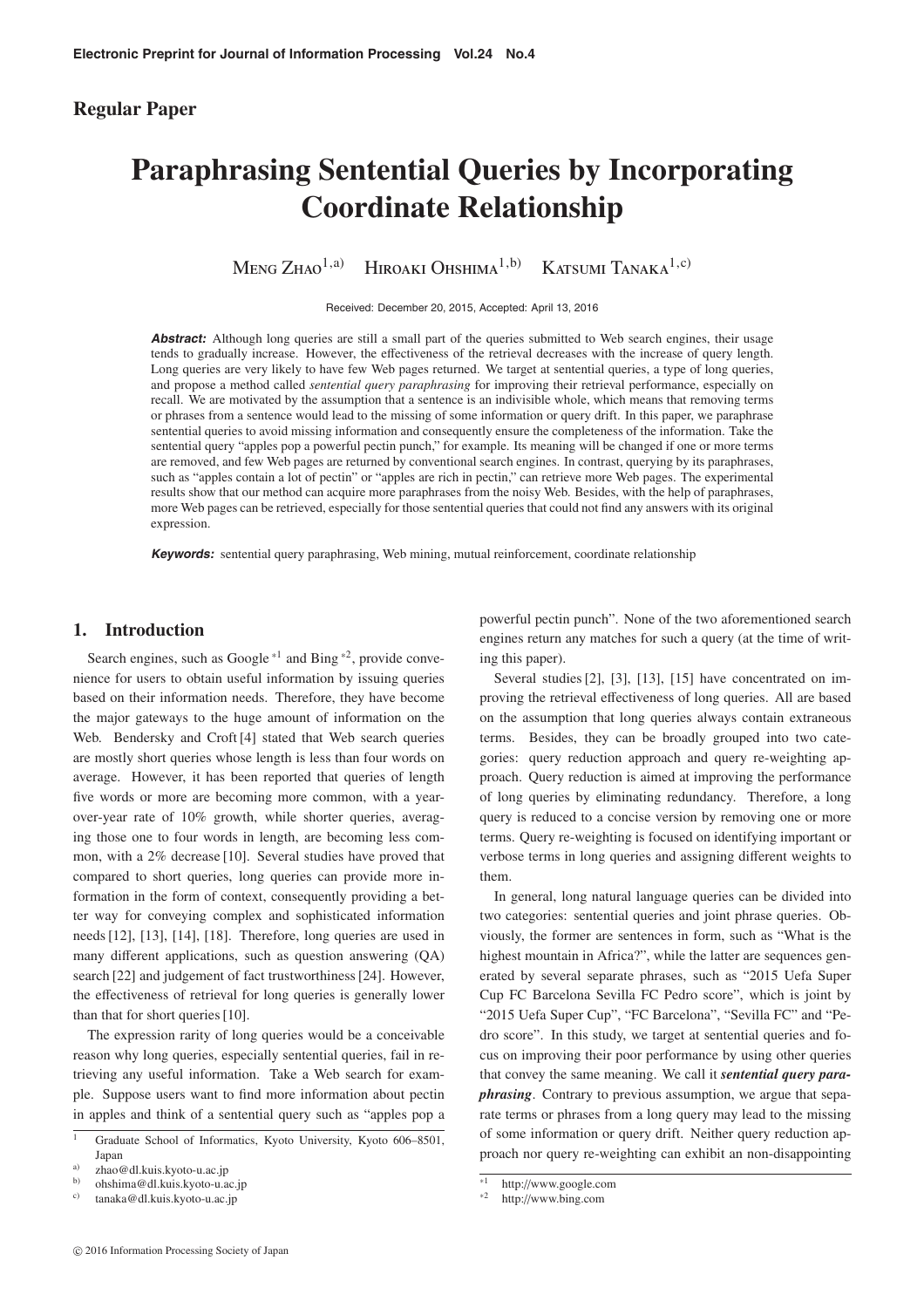performance. This is because the query itself "apples pop a powerful pectin punch" is an indivisible whole. Its meaning cannot be completely expressed by any portion of it. In this case, we rewrite the original query by its paraphrases, such as "apples contain a lot of pectin" and "apples are rich in pectin". We can obtain enough Web pages with detailed information by submitting those paraphrases to the Web and aggregating their search results.

Sentential query paraphrasing is also effective in estimating the credibility of facts. Here, we define *fact* as an item of knowledge or a piece of information. It has a variety of different expressions in the surface form. Correspondingly, a certain expression of a fact is defined as a *fact statement*. For example, there is a fact about high level of pectin contained in apples. This fact can be represented in, but not limited to, the following ways:

- *Apples are rich in pectin.*
- *Apples are a great source of pectin.*
- *Apples contain a high amount of pectin.*
- *Apples are packed with pectin.*
- *Apples are abundant in pectin.*
- *Apples have high pectin content.*

Each different way that represented the fact is a fact statement. Hence, the sentence "apples are rich in pectin" is a fact statement. We assume the credibility of a fact is high if people often mention it on the Web. Based on this assumption, a naive way to judge fact credibility is to check its occurrence on the Web. However, this trial always fails. The reason is that although there is a variety of different expressions for a fact, it might be difficult to think of these expressions as many as possible. In the most extreme case, we may only think of one expression, which leads to failure of fact credibility judgement. For example, suppose we want to estimate whether a fact is credible, but can only think of a statement like "apples are abundant in pectin". Actually, this statement is seldom used on the Web. If we judge the fact credibility only based on this statement, we would draw an erroneous conclusion that apples do not have a high amount of pectin. So it is likely to draw erroneous conclusion by only observing the occurrence of a certain fact statement. However, if we also take other statements of the fact into consideration, the ones that convey the same meaning as the given statement, it is more likely for us to come to the right conclusion. For example, other fact statements, such as "apples are rich in pectin" or "apples are a great source of pectin", are widely used on the Web. If we estimate the credibility of the fact also based on these statements, we could draw the correct conclusion that apples are a high pectin fruit.

Based on the intensional-extensional relation representation, our method finds sentential paraphrases from the noisy Web instead of domain-specific corpora. Bollegala et al. [6] stated that a relation can be defined intensionally by listing all the paraphrase templates of that relation. It can be also expressed extensionally by enumerating all the instances of it. Take the **highConcentration** relation \*3 for example. An intensional definition of **highConcentration** is described with templates, including but not limited to *X are rich in Y* and *X are an excellent source of*

*Y*. An extensional definition of **highConcentration** is a set of all pairs of a food and a certain nutrient in which the food is a rich source of the nutrient, including but not limited to *(lemons, vitamin c)* and *(apples, pectin)*. Given a sentential query, our method first extracts templates and entity tuples from the Web, respectively. During the extractions, several filters and limitations are added to eliminate partial inappropriate templates and entity tuples. Finally, a mutually reinforcing approach is used to identify different templates that convey the same meaning with the given template.

The remainder of the paper is organized as follows. We dedicate Section 2 to the discussion of the previous work on relation extraction and paraphrase acquisition. In Section 3, we define the sentential query paraphrasing problem and introduce the overview of our proposed method. In Section 4, we describe the core of our algorithm. Section 5 gives more details when adapting to the fact credibility judgement application. We explain the evaluation results in Section 6. Finally, we conclude the paper in Section 7.

# **2. Related Work**

## **2.1 Semantic Relation Extraction**

Snowball [1], KnowItAll [8], and TextRunner [25] are wellknown information extraction systems. All of them extract valuable information from plain-text documents by using lexicalsyntactic patterns.

Given a handful of example tuples, such as an organizationlocation tuple <*o,l*>, Snowball finds segments of text in the document collection where *o* and *l* occur close to each other, and analyzes the text that "connects" *o* and *l* to generate patterns. It extracts different relationships from the Web by using the bootstrap method.

KnowItAll is an autonomous, domain-independent system that extracts information from the Web. The primary focus with the system is extracting entities. The input to KnowItAll is a set of entity classes to be extracted, such as "capital", "movie" or "ceo", while the output is a list of entities extracted from the Web. Note that it only uses generic hand-written patterns, such as "including" and "is a".

Compared to these two systems in which relation types are predefined, TextRunner discovers relations automatically. Extractions take the form of a tuple  $t = (e_i, r_{i,j}, e_j)$ , where  $e_i$  and  $e_j$  are strings meant to denote entities, and  $r_{i,j}$  is a string meant to denote a relationship between them. A deep linguistic parser is deployed to obtain dependency graph representations by parsing thousand of sentences. For each pair of noun phrases (*ei*, *ej*), TextRunner traverses the dependency graph, especially the part connecting  $e_i$ and  $e_j$ , to find a sequence of words that comprises a potential relation  $r_{i,j}$  in tuple  $t$ .

As our method is based on the mutual reinforcement relationship of templates and entity tuples, we can simultaneously identify templates that convey the same meaning and entity tuples that have the same relation. Therefore, it is also possible to use our method to automatically extract entity tuples of user-indicated relations.

We define highConcentration relation as the relation between a food and a certain nutrient such that the food contains a high amount of the nutrient.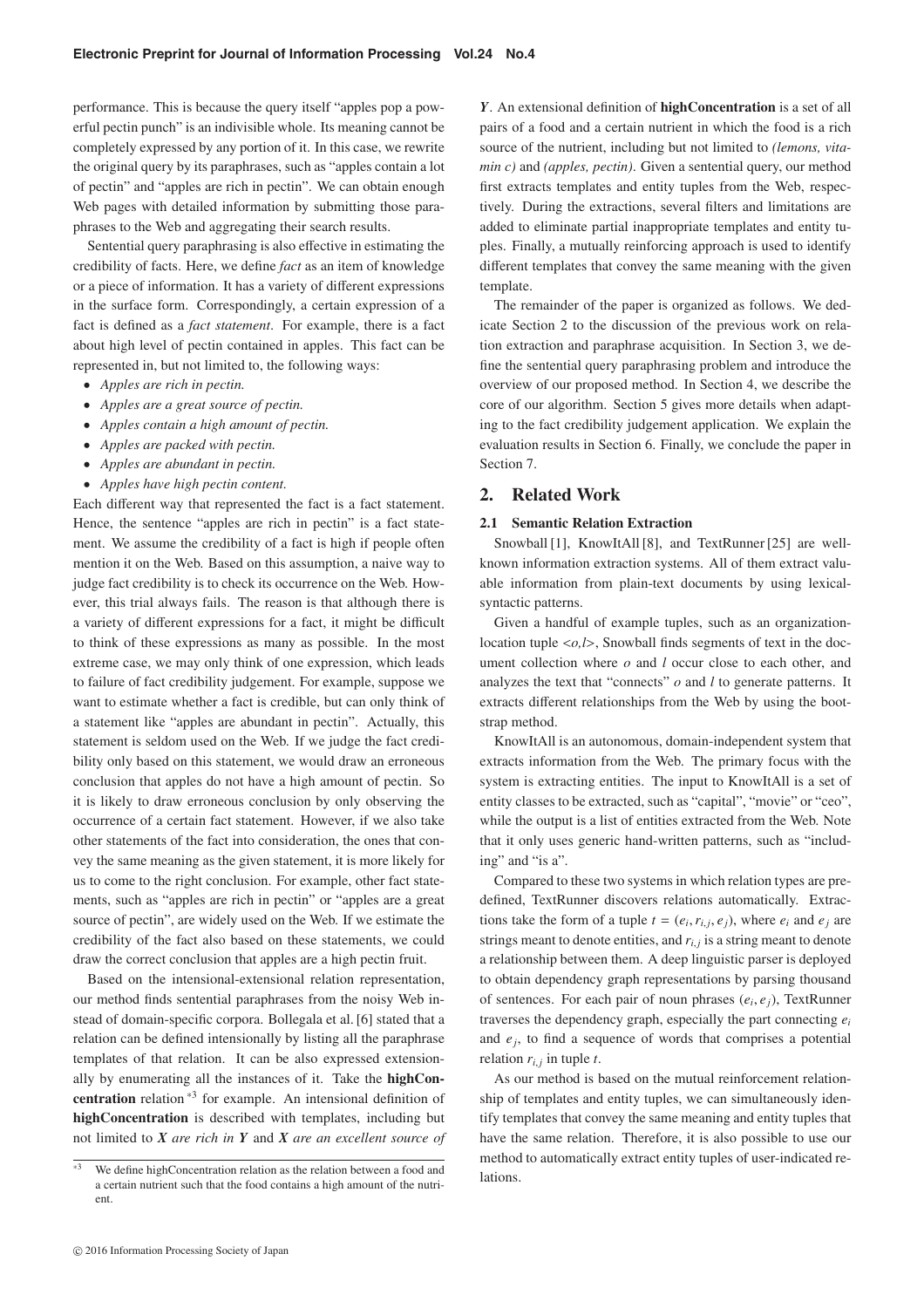

Fig. 1 Overview of the proposed method.

### **2.2 Paraphrase Acquisition**

Paraphrase acquisition is a task of acquiring paraphrases of a given text fragment. Some approaches have been proposed for acquiring paraphrases at word, or phrasal level. However, these techniques are designed to be only suitable for specific types of resources. Shinyama et al. [19] and Wubben et al. [21] acquired paraphrases from news articles. For example, Shinyama et al. [19] argued that news articles by different news agents reporting the same event of the same day can contain paraphrases. Thus, they proposed an automatic paraphrase acquisition approach based on the assumption that named entities are preserved across paraphrases.

Pasca and Dienes proposed a different method [17]. They use inherently noisy, unreliable Web documents rather than clean, formatted documents. They assumed that if two sentence fragments have common word sequences at both extremities, then the variable word sequences in the middle are potential paraphrases of each other. Therefore, their acquired paraphrases are almost word-, or phrase-level ones, while our aim is to obtain sentential paraphrases.

Yamamoto and Tanaka [23] also concentrated on improving search results responded by sentential queries. Unlike our focus on paraphrases, they generally collected several types of sentence substitutions, such as generalized or detailed sentences. They used these substitutions to retrieve more information.

# **3. Sentential Query Paraphrasing Problem**

# **3.1 Problem Definition**

In this section, we give a definition to *sentential query paraphrasing*. As we discussed in Section 1, our notion is to substitute a sentential query by its frequently used paraphrases to retrieve more answers. Therefore, in the ideal case, the problem can be described as follows:

**- Input:** A sentence

**Table 1** Top 15 paraphrases when given the template *X are considered a high Y fruit* and the entity tuple *(lemons, vitamin c)* as the input.

| 1.  | lemons are an excellent source of vitamin c                                                                 |
|-----|-------------------------------------------------------------------------------------------------------------|
| 2.  | lemons are rich in vitamin c                                                                                |
| 3.  | lemons are high in vitamin c                                                                                |
| 4.  | lemons are packed with vitamin c                                                                            |
| 5.  | vitamin c obtained from lemons                                                                              |
| 6.  | lemons have a very high vitamin c content                                                                   |
| 7.  | boosts the immune system lemons are high in vitamin c                                                       |
| 8.  | lemons contain a high amount of vitamin c                                                                   |
| 9.  | lemons are a rich source of vitamin c                                                                       |
| 10. | the best know natural sources of vitamin c are the citrus fruit such<br>as lemons                           |
| 11. | lemons are also sources of vitamins and minerals other than vita-<br>min c                                  |
| 12. | lemons and limes help keep your skin looking its best because<br>they're rich in vitamin c                  |
| 13. | lemons are vitamin c rich citrus fruits                                                                     |
| 14. | it is no longer news that we all need to use lemons every day be-<br>cause of the high amounts of vitamin c |
| 15. | lemons contain vitamin c                                                                                    |
|     |                                                                                                             |

## **- Output:** Sentences that convey the same meaning

However, since a sentence can be mapped by a template and an entity tuple, such as the template *X are considered a high Y fruit* and the entity tuple *(lemons, vitamin c)* can generate a sentence "lemons are considered a high vitamin c fruit", in the actual case, the problem slightly changes as follows:

- **Input:** A template and an entity tuple
- **Output:** Sentences that convey the same meaning with the sentence mapped by the input template and the input entity tuple

**Table 1** lists the top 15 running results of our method, given the template *X are considered a high Y fruit* and the entity tuple *(lemons, vitamin c)* as the input.

#### **3.2 Overview of the Proposed Method**

There are three steps in our proposed method. **Figure 1** shows its overview. Black box indicates a processing, while white box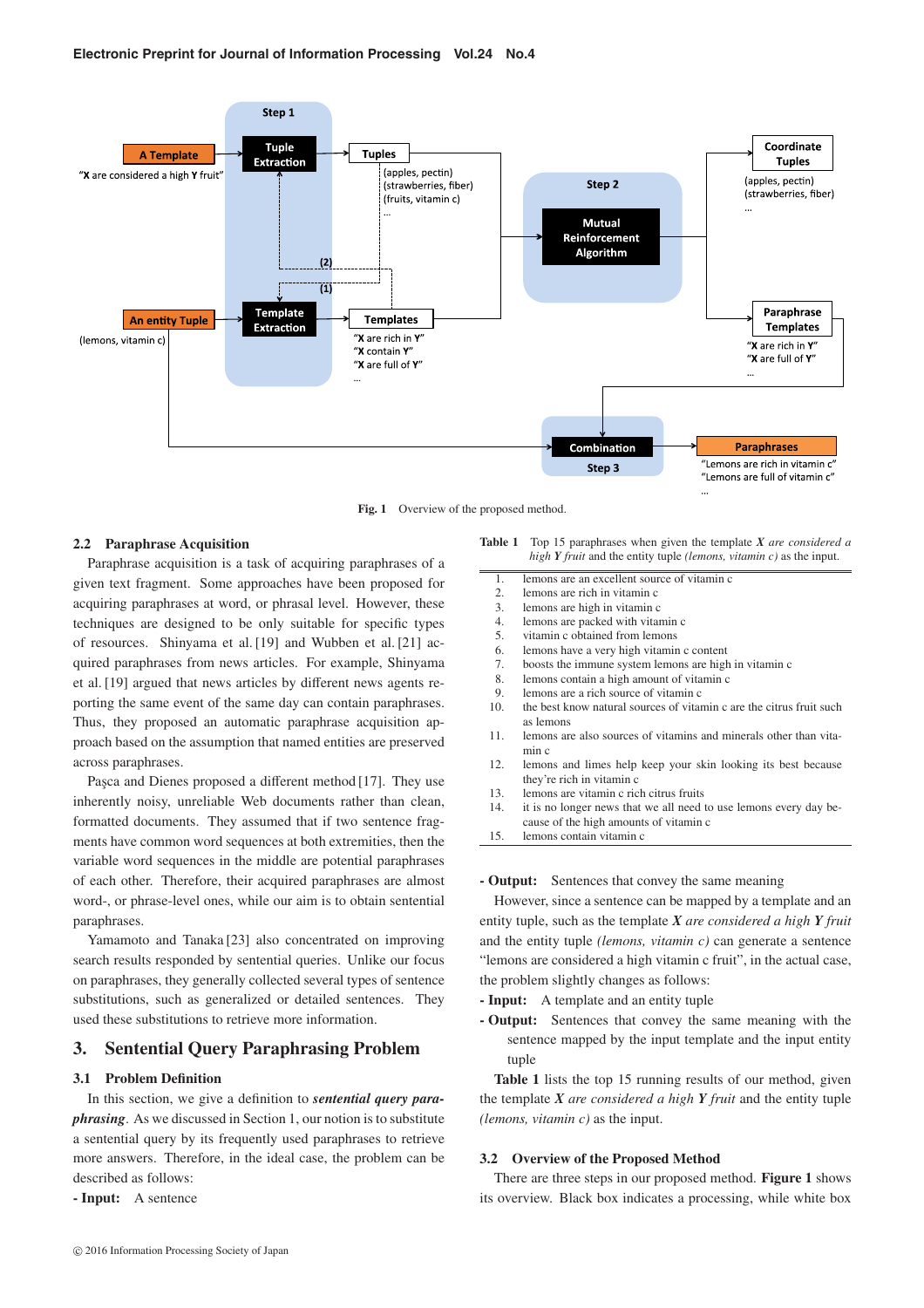indicates the input and output for each processing. Take as an example the input of the template *X are considered a high Y fruit* and the entity tuple *(lemons, vitamin c)*.

In step 1, our method extracts candidate entity tuples from the Web through tuple extraction according to the input template. Similarly, our method extracts candidate templates from the Web through template extraction according to the input entity tuple. In some cases, we could not obtain enough candidate entity tuples or templates. Hence, several frequently appeared tuples are used to extract more candidate templates, corresponding to mark (1) in Fig. 1. In the same way, several frequently appeared templates are used to extract more candidate entity tuples, corresponding to mark (2) in Fig. 1. Note that currently, such processing is taken place only once. Finally, we obtain candidate templates, such as *X are rich in Y*, *X contain Y*, and candidate entity tuples, such as *(apples, pectin)*, *(strawberries, fiber)*.

In step 2, we take candidate templates and candidate entity tuples as the input for the mutual reinforcement algorithm to identify paraphrase templates and coordinate tuples at the same time. For example, *X are rich in Y*, *X are full of Y* are judged as paraphrase templates of the original template *X are considered a high Y fruit*.

Finally, in step 3, we combine paraphrase templates with the input entity tuple to obtain paraphrases. Hence, we have "Lemons are rich in vitamin c" and "Lemons are full of vitamin c" as the paraphrases of "Lemons are considered a high vitamin c fruit".

# **4. Mutual Reinforcement between Templates and Entity Tuples**

In this section, we describe the core of our algorithm, referred to the step 2 in Fig. 1.

## **4.1 Intensional-extensional Representation for a Relation**

Bollegala et al. [6] stated that a relation can be defined intensionally by listing all the paraphrase templates of that relation. It can be also expressed extensionally by enumerating all the instances of that relation. Take the **highConcentration** relation for example. An intensional definition of **highConcentration** is described by templates, including but not limited to

- *X are rich in Y*
- *X are an excellent source of Y*
- *X are full of Y*

An extensional definition of **highConcentration** is a set of all pairs of a food and a certain nutrient in which the food is a rich source of the nutrient, including but not limited to

- *(lemons, vitamin c)*
- *(apples, pectin)*
- *(strawberries, potassium)*

Entity tuples holding the same relation are defined as "coordinated" to each other. Therefore, *(apples, pectin)* is a coordinate entity tuple of *(lemons, vitamin c)*. Some of the terminology used in this paper is listed in **Table 2**.

It should be noted that relations are limited to binary relations. In other words, the number of entities in an entity tuple is fixed at 2.



**Fig. 2** Ideal case of the mutual reinforcement between paraphrase templates and coordinate tuples, with the input "Lemons are rich in vitamin c". The mark "×" indicates that people use the expression generated by corresponding template and corresponding tuple.

## **4.2 Relationship between Templates and Entity Tuples**

We use **Fig. 2** to illustrate an ideal case of the mutual reinforcement between paraphrase templates and coordinate tuples. The input sentential query is "Lemons are rich in vitamin c", which is mapped by the template *X are rich in Y* and the entity tuple *(lemons, vitamin c)*. Suppose we have already obtained some paraphrase templates and coordinate tuples. They are plotted on the horizontal and vertical axes, respectively. The intersection of two dotted lines in the figure indicates a combination of the corresponding template and tuple. Moreover, a "×" signifies that people use the expression by this combination. For example, the meeting-point of the dotted lines of template *X are packed with Y* and tuple *(apples, pectin)* represents a possible expression. That is "Apples are packed with pectin". Since there is a "×" attached, we know people use this expression in daily life.

The intensional-extensional representation for a relation suggests the use of suitable tuples to represent the context of a template, and accordingly, the use of suitable templates to represent the context of a tuple. Intuitively, therefore, for template *X are packed with Y*, tuples with "x"s generate its context, such as *(lemons, vitamin c)*, *(dead sea, minerals)* and so forth. On the other hand, for tuple *(apples,pectin)*, templates with "×"s generate its context, such as *X are packed with Y*, *X are a rich source*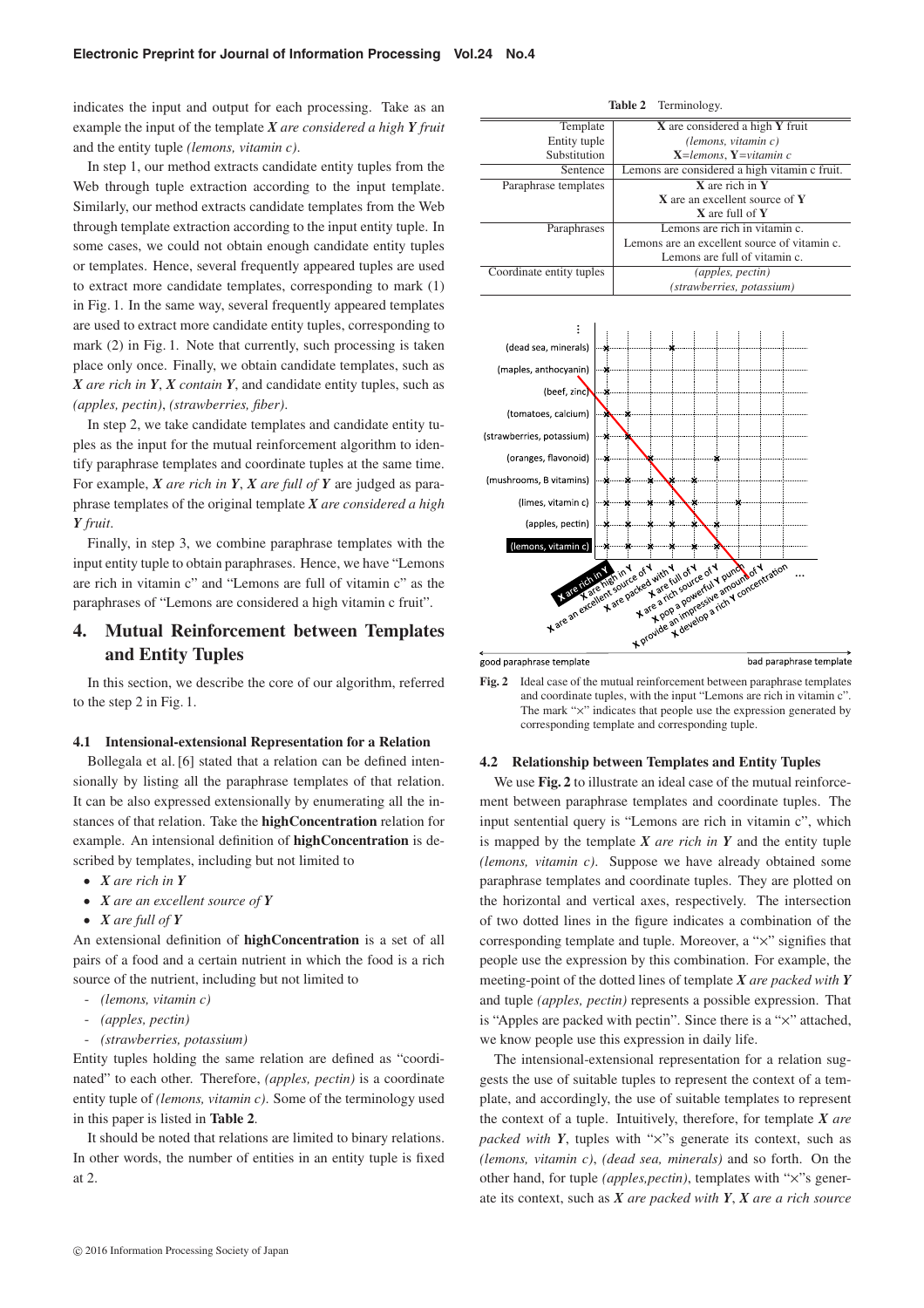*of Y* and so forth. The distributional hypothesis [9] has been the basis for statistical semantics. It states that words that occur in the same contexts tend to have similar meanings. We are motivated by its extended version:

- If two templates share more common coordinate tuples, they are more likely to be paraphrased to each other.

- If two tuples share more common paraphrase templates, they are more likely to be coordinated to each other.

Thus, paraphrase templates and coordinate tuples are in a mutually reinforcing relationship.

With the aid of "x"s, Fig. 2 can be divided into two areas: dense and sparse. We use a red oblique line to symbolically separate these two areas. The closer a paraphrase template to the dense area, the better it is, and vice versa. The closer to the left, the better it is as a paraphrase template. Accordingly, the closer to the right, the worse it is as a paraphrase template. A good paraphrase template means it is more semantically similar to the original template. As a result, paraphrase templates that belong to the dense area are regarded as good paraphrase templates for *X are rich in Y*, such as *X are high in Y*, *X are an excellent source of Y* and *X are packed with Y*. In the same way, we can identify whether templates are paraphrase templates.

#### **4.3 Mutual Reinforcement Algorithm**

In this section, we introduce the essential feature of our method. We start with a template set *T* and a tuple set *E*. The details of how to extract them from the Web according to a sentential query are addressed in Section 5. Suppose there are *m* templates in *T* and *n* tuples in *E*. At the beginning, a bipartite graph is constructed. Let  $W^{TE} \in \mathbb{R}^{m \times n}$  denote the transition matrix from *T* to *E* and  $W^{ET} \in \mathbb{R}^{n \times m}$  the transition matrix from *E* to *T*. The meanings of  $w_{ij}^{te}$  and  $w_{ij}^{et}$  depend on different applications.

We define the following two functions and regard them as the weight of edges between templates and the weight of edges between tuples, respectively.

- **Para**( $t_i$ , $t_i$ ) : paraphrase degree between two templates  $t_i$  and  $t_i$ , which returns a value between 0 and 1. A high value will be returned when  $t_i$  and  $t_j$  are more likely to be paraphrased to each other.
- **Coord** $(e_i, e_i)$ : coordinate degree between two tuples  $e_i$  and *ej*, which returns a value between 0 and 1. A high value will be returned when  $e_i$  and  $e_j$  are more likely to be coordinated to each other.

There are two different situations when considering the paraphrase degree between  $t_i$  and  $t_j$ . One is exact equivalence of  $t_i$ 's and  $t_i$ 's suitable tuples, such as  $e_k$  in **Fig. 3** (a). In other words, if we can find many tuples that are shared by two templates  $t_i$  and  $t_i$ , the paraphrase degree between them is high. This situation has been often considered in previous studies of paraphrase acquisition. To improve retrieval performance, some studies involved taking semantic similarity between terms into account. This motivates us to consider semantic similarity between both templates and tuples. For example, *X are rich in Y* is semantically similar to



**Fig. 3** Paraphrase degree calculation. Two disjoint sets *T* and *E* (vertical chain line is used to separate them) comprise a bipartite graph, where *T* is composed of candidate paraphrase templates and *E* of candidate coordinate tuples.

*X are an excellent source of Y*, and *(lemons, vitamin c)* is semantically similar to *(apples, pectin)*. Therefore, in addition to the former situation, we also consider the coordinate degree between *ek* and  $e_q$ , which is  $Coord(e_k, e_q)$  shown in Fig. 3 (b). In other words, if we can find many coordinate tuple pairs that are shared by  $t_i$  and  $t_i$ , the paraphrase degree between them is high. As a result, the value of  $Coord(e_k, e_q)$  is propagated to  $Para(t_i, t_j)$  according to the transition probability. Similarly, additional values are propagated from other pairs of coordinate tuples in  $E$  to  $Para(t_i, t_i)$ , then the value of  $Para(t_i, t_i)$  is updated. The new value is propagated to  $Coord(e_k, e_q)$  in two similar situations. Since the edges between *T* and *E* are directional, we use different colors for distinguishing in Fig. 3. For example, when considering the paraphrase degree between  $t_i$  and  $t_j$ , we consider both the routes from  $t_i$  to  $t_j$  (shown in red in Fig. 3) and the routes from  $t_j$  to  $t_i$  (shown in blue in Fig. 3).

Formally, the mutually reinforcing calculations are written as:

$$
Para(t_i, t_j) = \frac{1}{2} \left( \sum_{e_k, e_g \in E} w_{ik}^{te} w_{gj}^{et} Good(e_k, e_g) + \sum_{e_k, e_g \in E} w_{jg}^{te} w_{ki}^{et} Coord(e_k, e_g) \right)
$$
\n
$$
Coord(e_k, e_g) = \frac{1}{2} \left( \sum_{i_i, i_j \in T} w_{ki}^{et} w_{jg}^{te} Para(t_i, t_j) \right)
$$
\n(2)

$$
+\sum_{t_i,t_j\in T}w_{gj}^{et}w_{ik}^{te}Para(t_i,t_j)\Bigg)
$$

where *i*, *j* ∈ [1, *m*] and *k*, *g* ∈ [1, *n*]. When *i* = *j*, *Para*(*t<sub>i</sub>*, *t<sub>i</sub>*) = 1, which indicates the exactly equal case. Similarly, when  $k = q$ ,  $Coord(e_k, e_q) = 1$ . After values for all pairs of templates are updated, normalization takes place. This is the same for all pairs of entity tuples. Update continues until the difference between each new value and old value is smaller than a threshold  $\theta$ . Since the calculations of transition matrices  $W^{TE}$  and  $W^{ET}$  depend on applications, we discuss the details in Section 5.

Finally, as a result, the paraphrase degree between two templates will be high if they share many common tuples, or have many coordinate tuple pairs; the coordinate degree between two entity tuples will be high if they share many common templates, or have many paraphrase template pairs.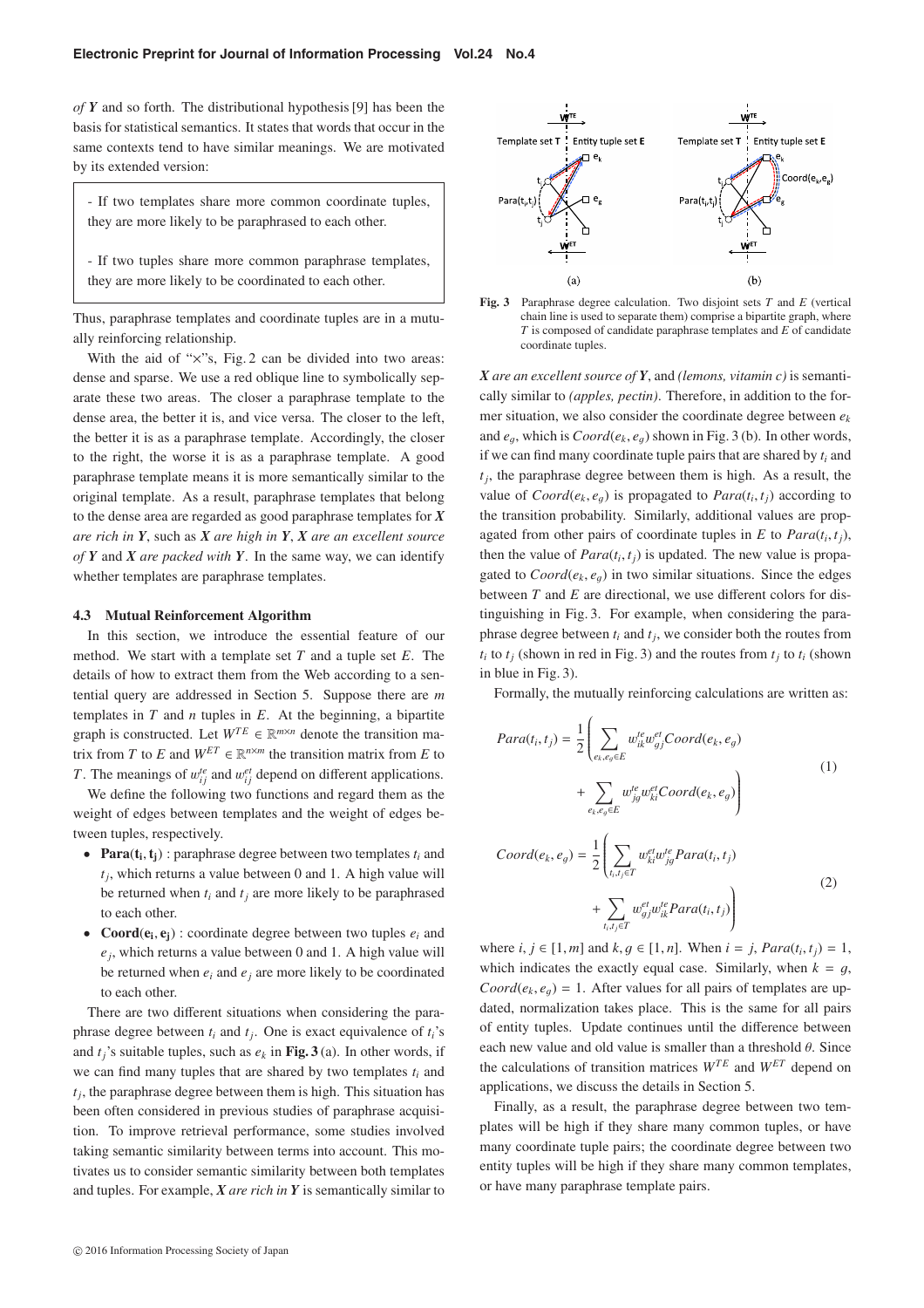# **5. Application: Judgement of Fact Credibility**

In this section, we give details of our paraphrasing method when handling a certain application: judgement of fact credibility, especially how to obtain candidate templates and candidate tuples from the Web (referred to the step 1 in Fig. 1).

It is now intuitive to use the Web as a huge encyclopedia and trust information on the Web. However, the information is not always correct or true. For example, Denning et al. [7] reported that information on Wikipedia, which is regarded as the largest online encyclopedia, is not so credible. Therefore, it is necessary to understand risks of obtaining Web information and distinguish credible ones from it. We assume the credibility of a fact is high if people often mention it on the Web. Based on this assumption, a naive way to judge fact credibility is to check its occurrence on the Web. However, this trial always fails. As we stated in Section 1, the reason is that although there is a variety of different expressions for a fact, might be difficult to think of these expressions as many as possible. In the most extreme case, we may only think of one expression, which leads to failure of fact credibility judgement. For example, suppose we can only think of a statement like "apples are abundant in pectin", and want to know whether its represented fact is credible. We have known that the fact statement itself is rarely used. If we estimate the credibility of the fact only based on this statement, we would draw a wrong conclusion that apples do not contain much pectin. However, in fact, other fact statements, such as "apples are rich in pectin" or "apples are a great source of pectin", are widely used on the Web. These statements convey the same meaning as the given statement. Therefore, if we also take other statements of the fact into consideration, it is more likely for us to come to the right conclusion that apples are a high pectin fruit. To conclude, we judge fact credibility by observing both the given fact statement and other ones on the Web that convey the same meaning (called *paraphrases* for short hereinafter).

To run our mutual reinforcement algorithm, it is necessary to gather templates and entity tuples in advance. We now briefly introduce how to extract candidate templates and tuples from the Web by using a fact statement "Google has purchased Nest Labs", mapped by the template  $\overline{X}$  *has purchased*  $\overline{Y}$  and the entity tuple *(Google, Nest Labs)*, as the input.

#### **5.1 Template Extraction**

Since there might be many relations between entities and the Web is too large, it is necessary to limit our extraction to a certain field. We use *context terms* for this purpose. To obtain context terms, we prepare two kinds of queries. One is a wildcard query generated by the input template, i.e., "\* has purchased \*". The other is an AND query generated by nouns and verbs (excluded ones such as *be* and *has*) extracted from the given fact statement, i.e., "Google AND purchased AND Nest Labs". The context terms are chosen as the highest *tf*·*idf* scoring terms in the top search results of these two queries. For example, term "company" is chosen as a context term for the input. Correspondingly, we generate an AND query by the input tuple and the context term, i.e., "Google AND Nest Labs AND company". Candidate templates are extracted from the top *N* search results of each generated AND query. We heuristically eliminate non-essential phrases, such as additional prepositional phrases (e.g. "Google now owns Nest Labs after shelling out. . . " is analyzed as "Google now owns Nest Labs..."), or individual tokens, such as adverbs (e.g., "previously announced" is reduced to "announced").

Our template extraction is not limited to the text between two entities. For example, we obtain a candidate template such as *X announced the Y acquisition back in \**. We also assume an overlong template is more likely to contain additional information, while a too-short template is more likely to miss some information. Both situations lead to non-paraphrases. Therefore, we also exclude overlong and too-short templates.

## **5.2 Entity Tuple Extraction**

We first find coordinate terms for both of the entities *Google* and *Nest Labs* using the bi-directional lexico-syntactic patternbased algorithm [16]. As a result, we obtain *Yahoo* as a coordinate term of *Google*, *Dropcam* as a coordinate term of *Nest Labs*. Substituting each entity by its coordinate terms, we generate wildcard queries for extracting candidate tuples. For example, for *Google*'s coordinate term *Yahoo*, we generate the query "Yahoo has purchased \*". For *Nest Labs*'s coordinate term *Dropcam*, we generate the query "\* has purchased Dropcam". We then extract entities \*4 from the corresponding asterisk part in the top *M* search results of the above queries. As a result, we obtain tuples such as *(Yahoo, Tumblr)* from the former query, tuple such as *(Nest, Dropcam)* from the latter.

We use coordinate terms for the following two reasons. First, there is a massive amount of information on the Web. If we only search by "\* has purchased \*" and extract entity tuples from corresponding portions of sentences, many irrelevant tuples are gathered, such as *(God, freedom)*. Hence, coordinate terms are used to reduce the number of irrelevant tuples. Second, there might be few entity tuples extracted from the Web if the binary relation between two entities is one-to-one. For example, in the sentence "The capital of Japan is Tokyo", the relation between *Japan* and *Tokyo* is one-to-one, since we can only find *Tokyo* as the answer for which city the capital of *Japan* is, and vise versa, we can only find *Japan* as the answer for *Tokyo* is the capital of which country. Thus, it is difficult to obtain other entity tuples from the wildcard query "The capital of \* is Tokyo" or "The capital of Japan is \*". In this case, coordinate terms are used to increase the number of entity tuples extracted from the Web.

In some cases, we could not obtain enough candidate entity tuples or templates. Hence, several frequently appeared tuples are used to extract more candidate templates. In the same way, several frequently appeared templates are used to extract more candidate entity tuples.

## **5.3 Calculations of Transition Matrices**

Since our objective is to find frequently used paraphrases of the given fact statements, the possibility of combinations of templates and entity tuples is significant. That is, we are concerned about

<sup>\*4</sup> We employ the Stanford part-of-speech tagger to extract nouns or noun phrases.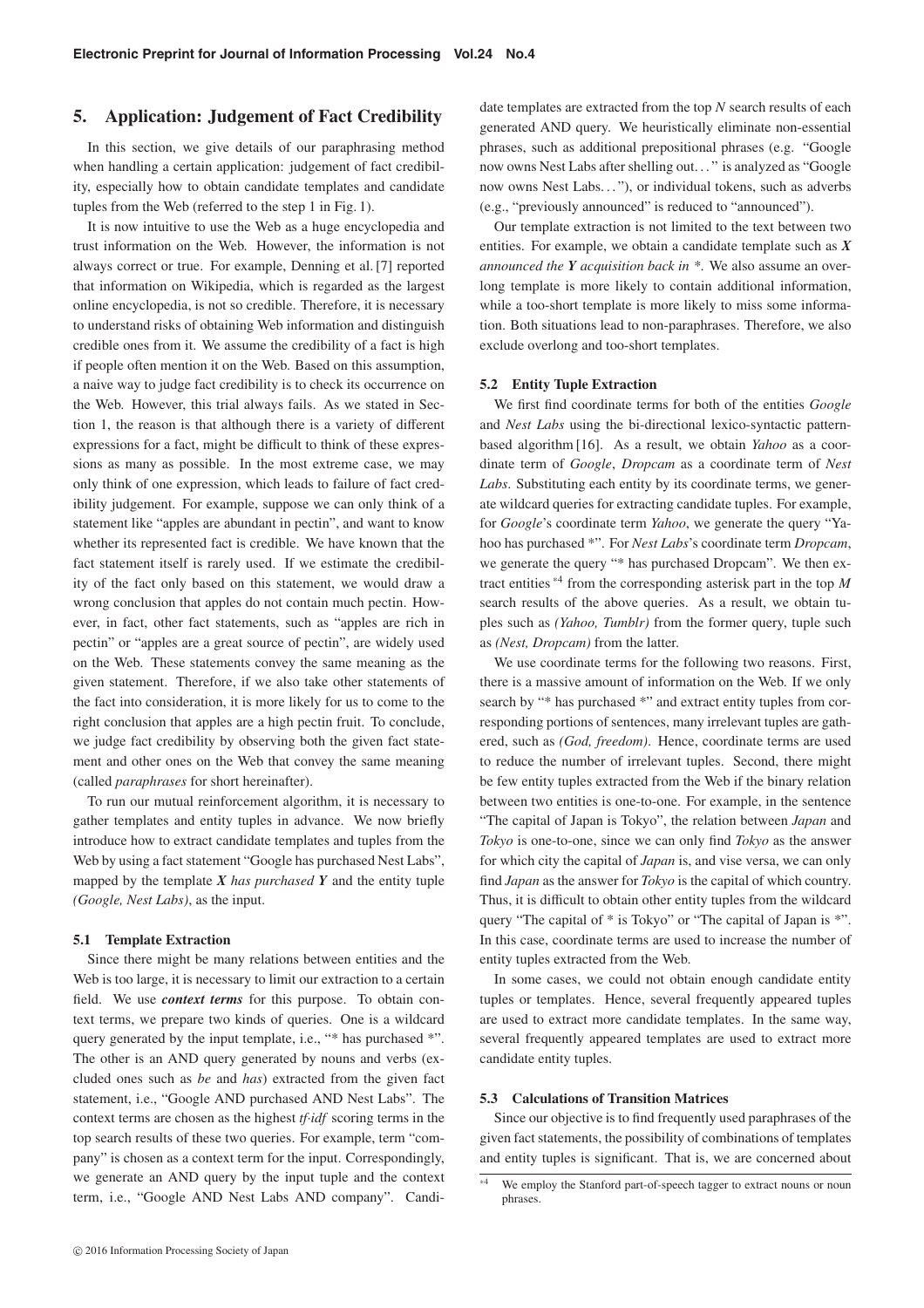whether people use an expression. For example, even if template *X are considered a high Y fruit* conveys the same meaning with *X pop a powerful Y punch*, we do not obtain any search results with the query "apples are considered a high pectin fruit". Hence, such paraphrases are useless for judging fact credibility. Based on the above discussion, transition matrices  $W^{TE}$  and  $W^{ET}$  (in Section 4.3) are calculated in the following respective manners. Entry  $w_{ij}^{te}$  is the proportion of *e<sub>j</sub>*'s occurrence in *t<sub>i</sub>*'s top search results, while entry  $w_{ij}^{et}$  is the proportion of  $t_j$ 's occurrence in  $e_i$ 's top search results.

# **6. Evaluation**

In this section, we discuss the experiments we conducted to validate the main claims of the paper, which is an enhancement of what we did in Ref. [26].

## **6.1 Experimental Setting**

Given a sentential query, it is costly to find all templates and all entity tuples throughout the entire Web. For our experiments, we extracted candidate templates from the top  $N = 1,000$  (mentioned in Section 5.1) search results of each AND query formed by a tuple and an additional context term, using the Bing Search API<sup>\*5</sup>. We extracted candidate tuples from the top  $M = 1,000$ (mentioned in Section 5.2) search results of each wildcard query. We fixed the value of threshold  $\theta$  (mentioned in Section 4.3) to 0.0001 and found values of  $Para(t_i, t_j)$  and  $Coord(e_k, e_q)$  converging after 20  $\sim$  25 updates. Note that we empirically set the above values to  $N$ ,  $M$  and  $\theta$ , respectively.

## **6.2 Query Data**

To our knowledge, there is few widely accepted public dataset for paraphrase acquisition at sentence level. Correspondingly, it is difficult to directly use query data from evaluation part of any previous work. Therefore, we manually create our query data, containing 120 sentential queries, for evaluation. Since our proposed method, the mutual reinforcement algorithm, is based on the intensional-extensional representation for a relation, these 120 sentential queries are actually from the following six semantic relations:

- (1) **highConcentration:** *We define this as a food contains a high amount of a certain nutrient.*
- (2) **acquisition:** *We define this as the activity between two companies such that one company acquired another.*
- (3) **field:** *We define this as the relation between a person and his field of expertise.*
- (4) **majorLanguage:** *We define this as the relation between a language and an area such that the language is the major one in the area.*
- (5) **manufacture:** *We define this as the relation between a product and its manufacturer.*
- (6) **produce:** *We define this as the relation between a mineral and its producing area.*

We select last five relations by referring to some previous works [5], [6], [11] about acquiring paraphrases or detecting

paraphrases in a corpus, and questions from TREC-8 Question-Answering Track. In addition to these five relations, we added the **highConcentration** relation, since we believed that it is an important relation and many queries in this relation cannot be broken down into joint phrase queries.

As we mentioned in Section 3.1, a sentence can be mapped by a template and an entity tuple. We list all templates and all entity tuples used to generate our sentential queries in **Table 3**, grouped by their semantic relations. For each relation, there are 5 templates and 4 entity tuples. Consequently, there are 20 combinations between templates and entity tuples. Thus, we have 20 sentential queries in each relation. Since each of them can be regarded as a "fact statement", we also analyze the performance for fact credibility judgement in our evaluation. Actually, for entity tuples, we manually selected 2 and also manually created 2 incredible tuples for each relation. Here, an incredible entity tuple indicates one that there does not exist the certain relation between entities in this tuple. Take the **highConcentration** relation for example. *(avocados, pectin)*, *(strawberries, protein)* are incredible tuples, since avocados do not contain much pectin and strawberries are not full of protein. Therefore, among 120 fact statements, there are 60 credible ones and 60 incredible ones. Besides, we also check the occurrence of each fact statement on the Web by Web search. We find there are 47 queries commonly used and correspondingly, 73 queries seldom used on the Web. Here, if the occurrence of a query on the Web is more than 10, we regard it as a commonly-used query, and vice versa.

## **6.3 Performance of Paraphrase Acquisition**

As there is not much work in acquiring sentence-level paraphrases from the Web, it is difficult to directly compare against existing methods. Therefore, we constructed a baseline method for comparison, a variation of method stated in Ref. [5]. In the baseline method, we regard tuples as the context of each template, and use them to construct vector for each template. Then calculating the paraphrase degree between templates turns to be a problem to compute the cosine similarity between two vectors.

Since we mentioned in Section 3.2 that frequently appeared tuples are used to extract more candidate templates, and vice versa, frequently appeared templates are used to extract more candidate tuples, we investigate the employment of tuples and templates. As a result, we have 4 ways to obtain candidates: (1) Simple: extracted tuples and templates are not further used; (2) Template reused: extracted templates are further used to extract more candidate tuples; (3) Tuple reused: extracted tuples are further used to extract more candidate templates; (4) Complete: both extracted templates and extracted tuples are further used to extract more candidate tuples and candidate templates, respectively.

**Table 4** shows the performance of our method for paraphrase acquisition, compared with the baseline method. Here we calculated the precision as how many "correct" paraphrases are in the paraphrases obtained by our method. From the table, we can point out that the employment of extracted templates and extracted tuples can make a big increase in precision, about 24.8% increased when compared the complete method with the simple method. Moreover, we can see that our complete method obtains a preci-

<sup>\*5</sup> http://datamarket.azure.com/dataset/bing/search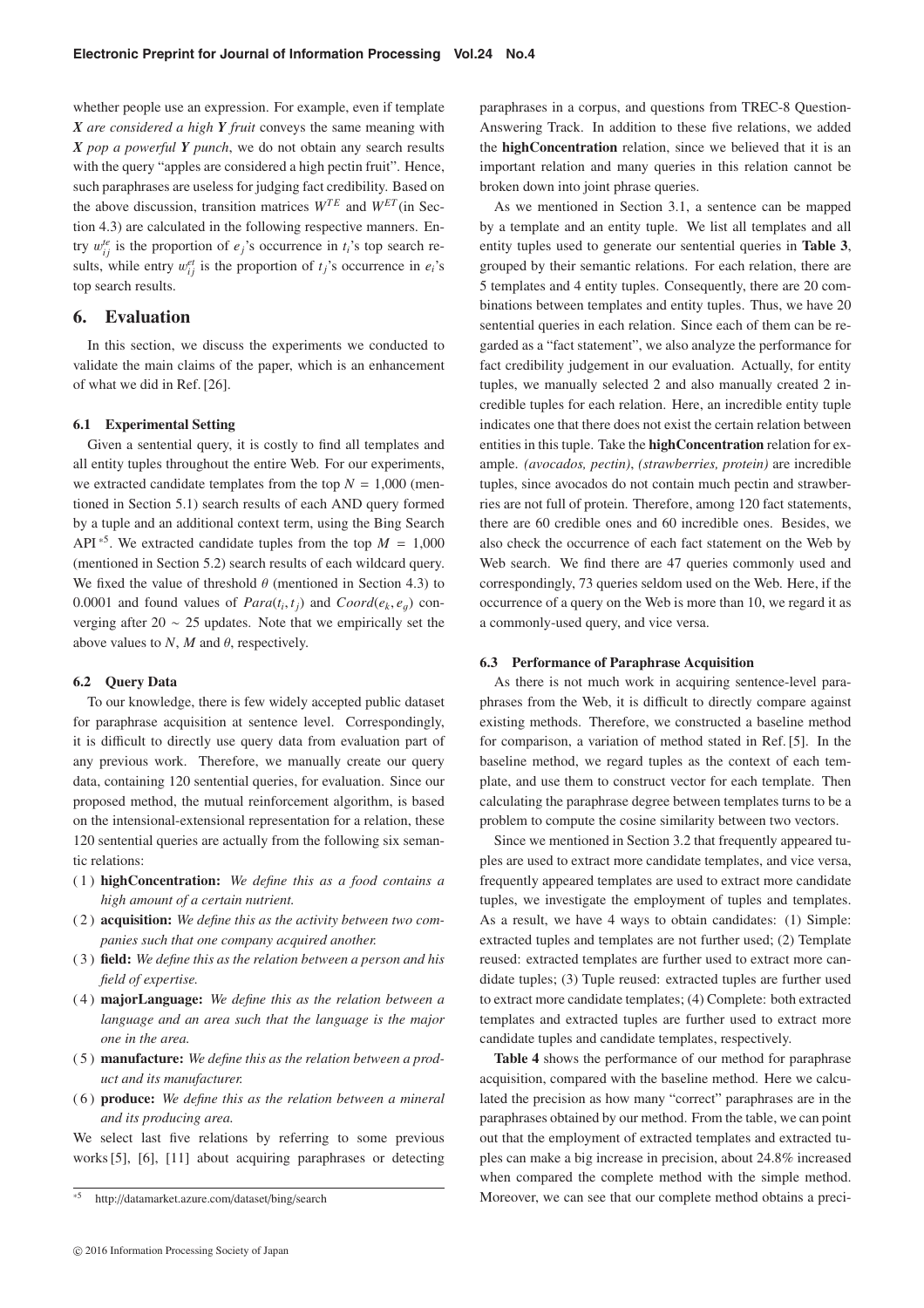| Template                                   | Relation          | <b>Entity Tuple</b>        |
|--------------------------------------------|-------------------|----------------------------|
| $X$ are rich in $Y$                        |                   | (lemon, vitamin c)         |
| X are a great source of Y                  |                   | (apples, pectin)           |
| <b>X</b> are packed with Y                 | highConcentration | (avocados, pectin)         |
| X are abundant in Y                        |                   | (strawberries, protein)    |
| X are considered a high Y fruit            |                   |                            |
| X has purchased Y                          |                   | (Google, Nest Labs)        |
| X bought Y                                 |                   | (Facebook, WhatsApp)       |
| X has agreed to acquire Y                  | acquisition       | (Twitter, Dropbox)         |
| X has announced plans to buy Y             |                   | (Microsoft, Instagram)     |
| X finished its acquisition of Y            |                   |                            |
| <b>X</b> revolutionized Y                  |                   | (Albert Einstein, physics) |
| $X$ is popularly known as the father of Y  |                   | (Euclid, geometry)         |
| <b>X</b> is known for his work in <b>Y</b> | field             | (Nietzsche, philosopher)   |
| X laid much of the foundation for Y        |                   | (James Waston, biology)    |
| X made enormous advances in Y              |                   |                            |
| $X$ is the major language of $Y$           |                   | (Cantonese, Hong Kong)     |
| X is widely spoken in Y                    |                   | (French, France)           |
| <b>X</b> is a Y-speaking city              | majorLanguage     | (French, Spain)            |
| X is Y's official language                 |                   | (English, Taiwan)          |
| $X$ is the official language of Y          |                   |                            |
| X manufactures Y                           |                   | (Toyota, Lexus)            |
| $X$ is planning to release $Y$             |                   | (Nissan, Infiniti)         |
| Y was created by X                         | manufacture       | (Honda, Vovle)             |
| Y is the luxury brand of X                 |                   | (Toyota, Mini Cooper)      |
| $Y$ is a segment of $X$                    |                   |                            |
| $X$ is the biggest producer of $Y$         |                   | (China, tungsten)          |
| $X$ dominates the primary production of Y  |                   | (Russia, oil)              |
| $X$ is the largest supplier of Y           | produce           | (Russia, aluminium)        |
| X has the highest Y reserves               |                   | (Canada, natural gas)      |
| X dominates the global Y market            |                   |                            |

**Table 3** Sentential queries for evaluation. Entity tuples shown in bold are credible ones, while the rest are incredible ones.

**Table 4** Performance of paraphrase acquisition.

| Method                 | <b>Fact Statement Type</b> | # Obtained | # Correct | Precision <sup>*6</sup> |
|------------------------|----------------------------|------------|-----------|-------------------------|
|                        |                            |            |           |                         |
|                        | All                        | 13.4       | 8.4       | 0.464                   |
| Simple                 | <b>Widely-used</b>         | 31.2       | 20.2      | 0.499                   |
|                        | Seldom-used                | 4.5        | 2.5       | 0.447                   |
|                        | All                        | 24.3       | 15.7      | 0.668                   |
| <b>Template Reused</b> | <b>Widely-used</b>         | 23.7       | 17        | 0.730                   |
|                        | Seldom-used                | 24.8       | 14.5      | 0.614                   |
|                        | All                        | 28.1       | 19.1      | 0.688                   |
| <b>Tuple Reused</b>    | <b>Widely-used</b>         | 35.8       | 26.2      | 0.746                   |
|                        | Seldom-used                | 23.1       | 14.4      | 0.649                   |
|                        | All                        | 29.1       | 20.4      | 0.712                   |
| Complete               | <b>Widely-used</b>         | 35.6       | 26.2      | 0.751                   |
|                        | Seldom-used                | 22.9       | 15.1      | 0.680                   |
|                        | All                        | 11.4       | 6.8       | 0.417                   |
| <b>Baseline</b>        | <b>Widely-used</b>         | 22.4       | 14.9      | 0.498                   |
|                        | Seldom-used                | 6.2        | 3.0       | 0.380                   |

sion of 71.2% over all fact statements, compared to 41.7% with the baseline. Furthermore, for frequently appearing statements, our complete method gets a precision of 75.1%, compared to 49.8% with the baseline. While for infrequent ones, we also get a good result, about 68%, compared to 38% with the baseline. Besides, compared to the baseline, our method makes a significant growth in obtaining correct paraphrases, nearly 3 times.

Take as an example the sentential query generated by the template *X is popularly known as the father of modern Y* and the entity tuple *(Albert Einstein, physics)*. 5 "correct" paraphrases are shown as below:

- *Albert Einstein is known as the father of physics.*
- *Albert Einstein is a prominent and legendary man acknowl-*

*edged for his astounding contribution to physics.*

- *Albert Einstein is held up as a rare genius,who changed the field of theoretical physics.*
- *Albert Einstein fundamentally changed the world-view of physics.*
- *Albert Einstein laid much of the foundation for physics.*

**Table 5** shows a comparison between the baseline and our complete method for paraphrase acquisition. Our method outperforms the baseline method no matter what value *k* is. Besides, significant improvement is achieved when *k* equals to 5. On the other hand, it is difficult to estimate the recall since we do not have a complete set of paraphrases for a certain fact statement. However, following Tague-Sutcliffe [20], we can pool the correct results (corresponding here to correct paraphrases) of each method to form the answer set. The relative recall can be calculated using the following formula:

 $*6$  Note that this is the macro average (the average of precisions of all fact statements) rather than the proportion of the correct paraphrases in the obtained paraphrases.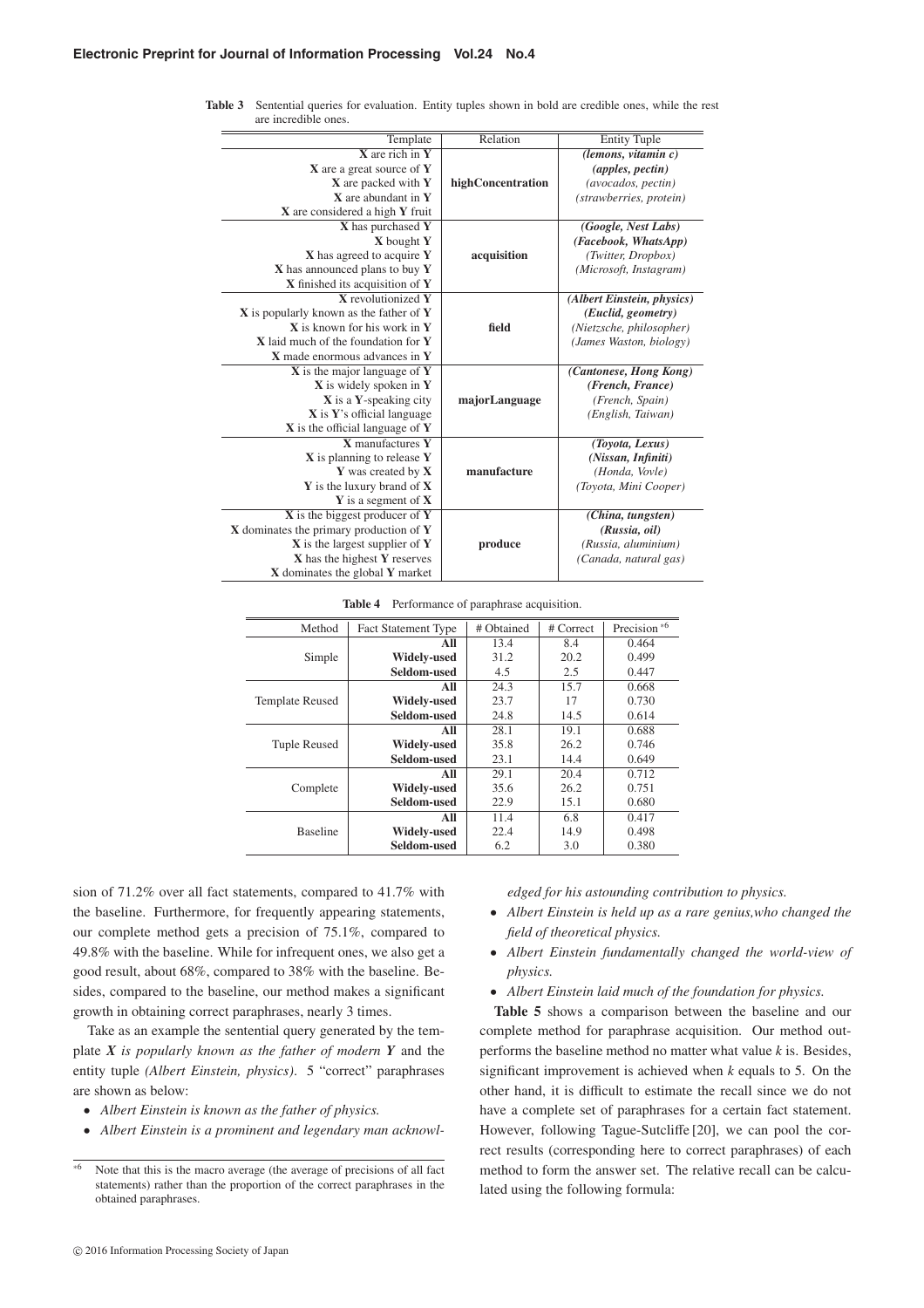**Table 5** A comparison between baseline and our method for paraphrase acquisition.

| System          | Precision $@5$ | Precision $@10$ | Precision $@15$ | Precision $@20$ | Precision | Relative Recall |
|-----------------|----------------|-----------------|-----------------|-----------------|-----------|-----------------|
| <b>Baseline</b> | 0.451          | 0.700           | 0.619           | 0.660           | 0.417     | 0.315           |
| Complete        | 0.813          | 0.793           | 0.756           | 0.738           | 0.712     | 0.932           |
|                 |                |                 |                 |                 |           |                 |

| <b>TWORE</b> $\sigma$ <b>T</b> enformance for paramigment enconomity by abing top to parapinable. |                                      |                           |                       |  |
|---------------------------------------------------------------------------------------------------|--------------------------------------|---------------------------|-----------------------|--|
| <b>Fact Statement Type</b>                                                                        | Average HitCount of Input Statements | Average Increase HitCount | Average Increase Rate |  |
| Widely-used                                                                                       | 7,318.00                             | 14,709.18                 | 2.01                  |  |
| Seldom-used                                                                                       | 0.86                                 | 9,831.75                  | 11,432.27             |  |
| Credible                                                                                          | 4,212.35                             | 22,030.59                 | 5.23                  |  |
| Non-credible                                                                                      |                                      | 0.55                      |                       |  |

**Table 6** Performance for judging fact credibility by using top 10 paraphrases.

Relative recall =

# of correct paraphrases obtained by a method # of correct paraphrases obtained by our method and baseline

From Table 5, we can know that our method achieved a big increase in relative recall, which indicates that it is effective to incorporate mutual reinforcement between templates and tuples to identify paraphrases. We also did a *t-test* between precision for our method and the baseline method, which yielded a p-value of 0.00281. As the p-value is smaller than 0.05, we can infer that the experimental results of our method is reliable and there is a statistically significant difference between baseline and our method.

Table 1 lists the top 15 paraphrases of "Lemons are considered a high vitamin c fruit" generated by our method. By observing these top results, we find sentences, such as "lemons contain vitamin c" are misjudged as paraphrases. Such sentences are not paraphrases because we can not infer that lemons have a high amount of vitamin c from them. Our method fails to identify such sentences because templates from such sentences, we call them "general" templates, are more likely to have many suitable entity tuples. Therefore, these templates may share many common tuples with the original template, which leads them obtain high scores of paraphrase degree.

Interestingly, we find that sometimes fact statements that have the opposite meaning are misjudged as paraphrases. For example, for the fact statement "China dominates the global tungsten market", we obtain "China was the world's leading tungsten consumer" in the top 3. Therefore, how to identify the opposite or negative meaning of the original statement is a problem that needs further consideration.

## **6.4 Performance for Judging Fact Credibility**

A fact has a variety of different expressions in the surface form, namely fact statements. For example, all the following statements represent the same fact:

- *Apples are rich in pectin.*
- *Apples are a great source of pectin.*
- *Apples are packed with pectin.*

When we say a fact statement is credible, it basically refers to its represented fact is credible. We assume that a fact is credible if people often mention it on the Web. Hence, when we judge the credibility of a fact, in the ideal case, we should consider all its possible expressions in the surface form. However, since it is difficult to obtain all possible statements, we believe part of fact statements is enough for fact credibility judgement.

Take the fact statement "apples pop a powerful pectin punch"

for example. As we already know, this statement never appears on the Web. If we estimate the credibility of the fact only based on the given statement, we would draw an erroneous conclusion that apples do not have a high amount of pectin. However, if we also take other statements of the fact into consideration, the ones that convey the same meaning as the given statement, such as "apples contain a lot of pectin" or "apples are rich in pectin" which are widely used on the Web, we could draw the right conclusion that apples are a high pectin fruit.

As a result, when we judge whether a fact is credible or not, we actually check how many times its fact statements appear on the Web. Accordingly, the hitcount on the Web could be an indicator for fact credibility judgement. Besides, if a fact is credible, all its statements are credible correspondingly.

**Table 6** shows the performance for fact credibility judgement. For each fact statement, viz. each sentential query, we also take into consideration the top 10 paraphrases obtained by our method. It means we not only estimate the hitcount of each fact statement on the Web, but also aggregate the hitcount of its paraphrases, and make a comparison between them.

The first column of Table 6 indicates the classification of fact statements. The second column represents the average number of how many times each fact statement occurs on the Web. The third column is the comparison of absolute value: how the occurrence increased by considering paraphrases, while the forth column is a relative value: the average increase rate.

From this table, we know that with the help of paraphrases, we can retrieve more Web pages. Especially, for fact statements that are not frequently used by people, we got a tremendous increase of retrieved Web pages, 11,432.27 times increased. This finding also illustrates the effectiveness of paraphrased queries, since they solve the problem caused by the expression rarity of the original sentential queries. It is much more likely to obtain desired information, because we are able to find much more Web pages hit these paraphrased queries. When considering fact credibility judgement, we found for non-credible fact statements, even we extend them by their paraphrases, there are few Web pages returned, which results in a small increase in hitcount, only 0.55 on average. Hence, if we consider part of statements of a fact, but still cannot find enough appearances, we can figure out that the fact is incredible and its statements are correspondingly incredible. As a result, paraphrases are effective for estimating fact credibility.

## **6.5 Case Study**

In this section, two cases are presented to demonstrate the ef-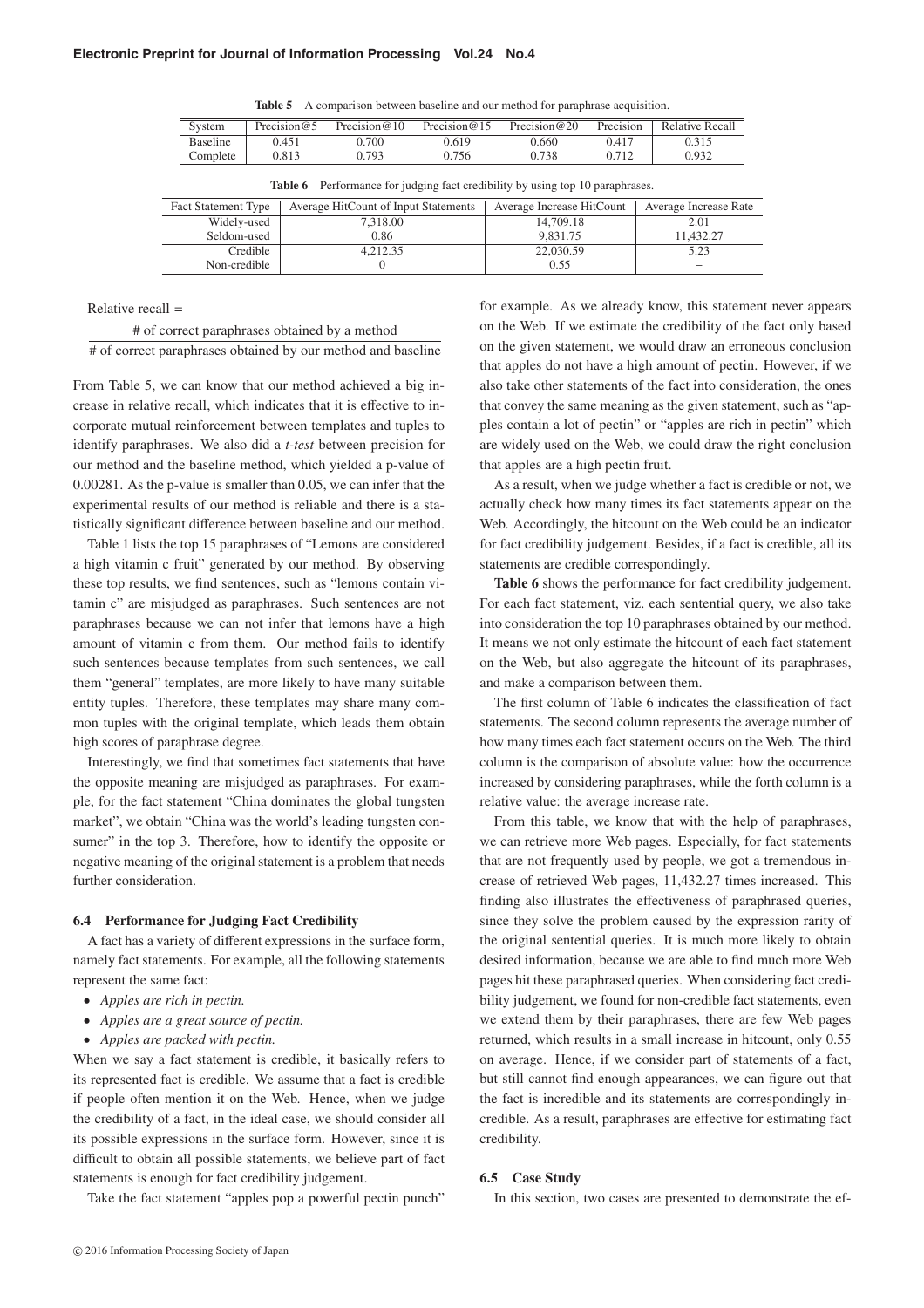fectiveness of paraphrases for fact credibility judgement. In each case, we take one fact statement used in our evaluation for example. Notice that all the information about both the fact and its statements are based on the Bing search engine at the time of writing this paper.

**Case 1** Seldom-used & Credible

The fact statement "Facebook has announced plans to buy WhatsApp" never appears on the Web. However, its represented fact is true since Facebook did buy WhatsApp in 2014. The result of our experiment can corroborate this. Specifically, in the beginning, the hitcount of the statement is 0. After we took into consideration the top 10 paraphrases obtained by our method, such as "Facebook has announced that it is acquiring WhatsApp", "Facebook has agreed to buy WhatsApp", or "Facebook will acquire WhatsApp", we found 3,600 more search results in total. As the number is not small, we can conclude that there is an acquisition between Facebook and WhatsApp, and Facebook is the buyer. Therefore, the fact statement is credible since we have already known its represented fact is credible.

**Case 2** Seldom-used & Incredible

We cannot find the fact statement "Avocados are packed with pectin" on the Web. Besides, we looked up many other materials, such as Wikipedia, websites of food nutrition. We found there is little pectin contained in avocados. The result of our experiment can support this finding. In more details, in the beginning, the hitcount of the statement is 0. After we took into consideration the top 10 paraphrases obtained by our method, such as "Avocados contain high levels of pectin", "Avocados are a rich source of pectin", or "Avocados are an excellent source of pectin", we found 4 more search results in total. However, since the total occurrence is still very small, we can draw a conclusion that avocados contain little pectin. Therefore, the fact statement is incredible since we have already known its represented fact is incredible.

# **7. Conclusion**

We handle with sentential queries and aim at improving its retrieval performance. Different from previous studies, we argue that separate terms or phrases from a sentential query may lead to the missing of some information or query drift. To avoid such problems, we propose query paraphrasing for sentential queries. In sentential query paraphrasing, we use other frequently used queries that convey the same meaning to avoid returning no answers. Furthermore, we incorporate coordinate relationships between entity tuples and take a mutually reinforcing approach to identify paraphrase templates. The experimental results show that our method can acquire more paraphrases from the Web. Besides, with the help of paraphrases, more Web pages can be retrieved, especially for those sentential queries that could not find any answers with its original expression.

**Acknowledgments** This work was supported in part by the following projects: Grants-in-Aid for Scientific Research (Nos. 15H01718 and 24680008) from MEXT of Japan.

## **References**

- [1] Agichtein, E. and Gravano, L.: Snowball: Extracting Relations from Large Plain-text Collections, *Proc. DL*, pp.85–94 (2000).
- [2] Balasubramanian, N., Kumaran, G. and Carvalho, V.R.: Exploring Reductions for Long Web Queries, *Proc. SIGIR*, pp.571–578 (2010).
- [3] Bendersky, M. and Croft, W.B.: Discovering Key Concepts in Verbose Queries, *Proc. SIGIR*, pp.491–498 (2008).
- [4] Bendersky, M. and Croft, W.B.: Analysis of Long Queries in a Large Scale Search Log, *Proc. WSCD*, pp.8–14 (2009).
- [5] Bhagat, R. and Ravichandran, D.: Large Scale Acquisition of Paraphrases for Learning Surface Patterns, *Proc. ACL2008:HLT*, pp.674– 682 (2008).
- [6] Bollegala, D.T., Matsuo, Y. and Ishizuka, M.: Relational Duality: Unsupervised Extraction of Semantic Relations Between Entities on the Web, *Proc. WWW*, pp.151–160 (2010).
- [7] Denning, P., Horning, J., Parnas, D. and Weinstein, L.: Wikipedia Risks, *Comm. ACM*, Vol.48, No.12, pp.152–152 (2005).
- [8] Etzioni, O., Cafarella, M., Downey, D., Popescu, A.-M., Shaked, T., Soderland, S., Weld, D.S. and Yates, A.: Unsupervised Named-Entity Extraction from the Web: An Experimental Study, *Artificial Intelligence*, Vol.165, pp.91–134 (2005).
- [9] Harris, Z.S.: Distributional structure, *Word*, Vol.10, pp.146–162 (1954).
- [10] Hitwise Intelligence: Google Received 72 Percent of U.S. Searches in January 2009, available from (http://image.exct.net/lib/ fefc1774726706/d/1/SearchEngines Jan09.pdf (2009).
- [11] Idan, I.S., Tanev, H. and Dagan, I.: Scaling Web-based Acquisition of Entailment Relations, *Proc. EMNLP*, pp.41–48 (2004).
- [12] Kraft, R., Chang, C.C., Maghoul, F. and Kumar, R.: Searching with Context, *Proc. WWW*, pp.477–486 (2006).
- [13] Kumaran, G. and Allan, J.: A Case for Shorter Queries, and Helping Users Create Them, *Proc. HLT*, pp.220–227 (2007).
- [14] Lau, T. and Horvitz, E.: Patterns of Search: Analyzing and Modeling Web Query Refinement, *Proc. UM*, pp.119–128 (1999).
- [15] Mei, Q., Fang, H. and Zhai, C.: A Study of Poisson Query Generation Model for Information Retrieval, *Proc. SIGIR*, pp.319–326 (2007).
- [16] Ohshima, H., Oyama, S. and Tanaka, K.: Searching Coordinate Terms with Their Context from the Web, *Proc. WISE*, pp.40–47 (2006).
- [17] Paşca, M. and Dienes, P.: Aligning Needles in a Haystack: Paraphrase Acquisition Across the Web, *Proc. IJCNLP*, pp.119–130 (2005).
- [18] Phan, N., Bailey, P. and Wilkinson, R.: Understanding the Relationship of Information Need Specificity to Search Query Length, *Proc. SIGIR*, pp.709–710 (2007).
- [19] Shinyama, Y., Sekine, S. and Sudo, K.: Automatic Paraphrase Acquisition from News Articles, *Proc. HLT*, pp.313–318 (2002).
- [20] Tague-Sutcliffe, J.: The Pragmatics of Information Retrieval Experimentation, Revisited, *Inf. Process. Manage.*, Vol.28, No.4, pp.467– 490 (1992).
- [21] Wubben, S., van den Bosch, A., Krahmer, E. and Marsi, E.: Clustering and Matching Headlines for Automatic Paraphrase Acquisition, *Proc. ENLG*, pp.122–125 (2009).
- [22] Xue, X., Jeon, J. and Croft, W.B.: Retrieval Models for Question and Answer Archives, *Proc. SIGIR*, pp.475–482 (2008).
- [23] Yamamoto, Y. and Tanaka, K.: Towards Web Search by Sentence Queries: Asking the Web for Query Substitutions, *Proc. DASFAA*, pp.83–92 (2011).
- [24] Yamamoto, Y., Tezuka, T., Jatowt, A. and Tanaka, K.: Supporting Judgement of Fact Trustworthiness by considering Temporal and Sentimental Aspects, *Proc. WISE*, pp.206–220 (2008).
- [25] Yates, A., Cafarella, M., Banko, M., Etzioni, O., Broadhead, M. and Soderland, S.: TextRunner: Open Information Extraction on the Web, *Proc. NAACL*, pp.25–26 (2007).
- [26] Zhao, M., Ohshima, H. and Tanaka, K.: Sentential Query Rewriting via Mutual Reinforcement of Paraphrase-Coordinate Relationships, *Proc. iiWAS* (2015).